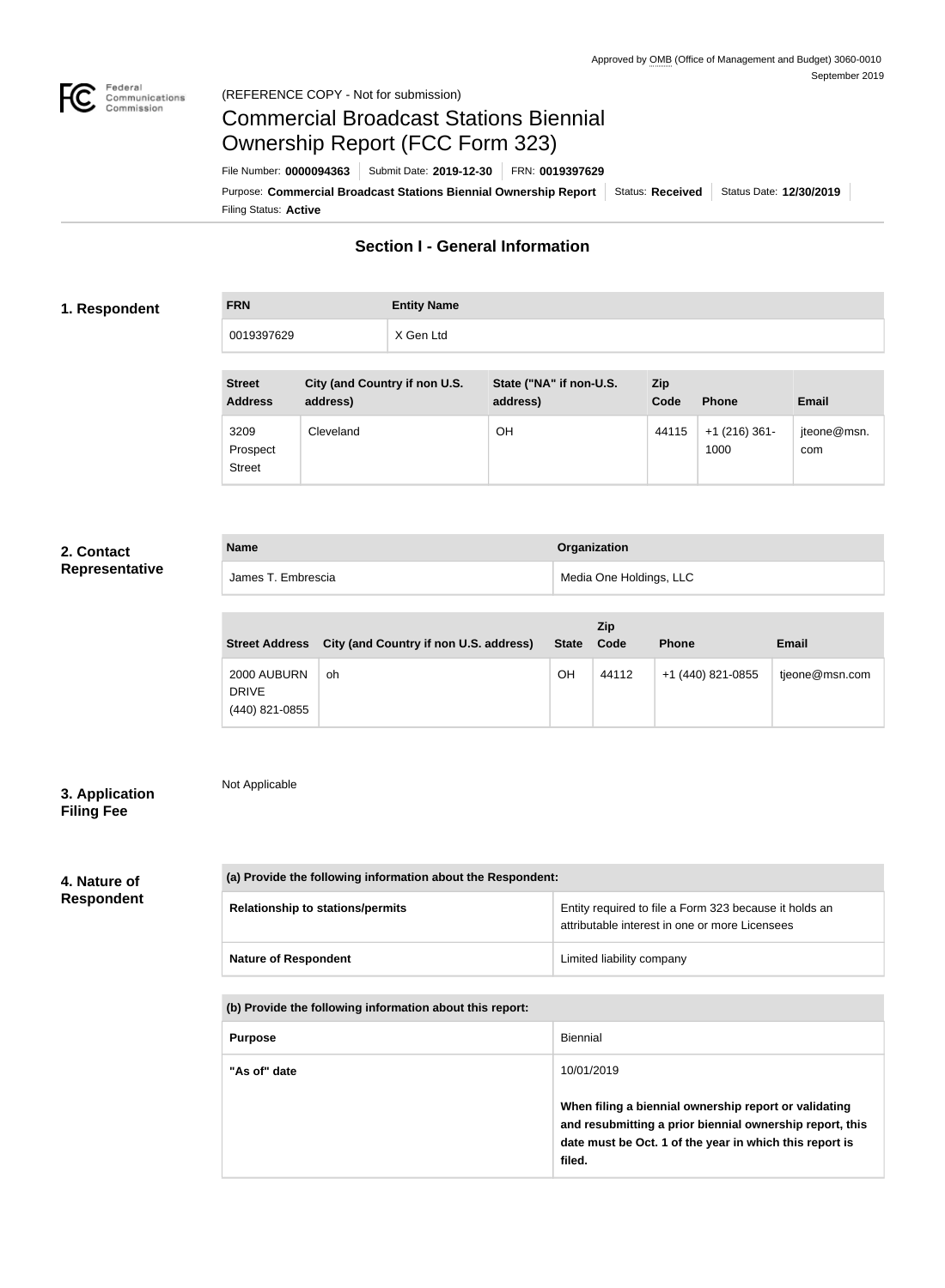**5. Licensee(s) and Station(s)**

**Respondent is filing this report to cover the following Licensee(s) and station(s):**

| <b>Licensee/Permittee Name</b> | <b>FRN</b> |
|--------------------------------|------------|
| X Gen Ltd                      | 0019397629 |

| Fac. ID No. | <b>Call Sign</b> | <b>City</b>             | <b>State</b> | <b>Service</b> |
|-------------|------------------|-------------------------|--------------|----------------|
| 7819        | WZOO-FM          | <b>EDGEWOOD</b>         | <b>OH</b>    | <b>FM</b>      |
| 29919       | <b>WWSE</b>      | <b>JAMESTOWN</b>        | <b>NY</b>    | <b>FM</b>      |
| 29922       | <b>WJTN</b>      | <b>JAMESTOWN</b>        | <b>NY</b>    | AM             |
| 39622       | WQFX-FM          | <b>RUSSELL</b>          | PA           | <b>FM</b>      |
| 54565       | <b>WFUN</b>      | <b>ASHTABULA</b>        | OH           | AM             |
| 54566       | WREO-FM          | <b>ASHTABULA</b>        | OH           | <b>FM</b>      |
| 61162       | <b>WQGR</b>      | <b>NORTH MADISON</b>    | OH           | <b>FM</b>      |
| 65591       | <b>WHUG</b>      | <b>JAMESTOWN</b>        | <b>NY</b>    | <b>FM</b>      |
| 65592       | <b>WKSN</b>      | <b>JAMESTOWN</b>        | <b>NY</b>    | AM             |
| 76320       | WFXJ-FM          | <b>NORTH KINGSVILLE</b> | OH           | <b>FM</b>      |
| 87818       | <b>WYBL</b>      | <b>ASHTABULA</b>        | <b>OH</b>    | FM             |

#### **Section II – Biennial Ownership Information**

**1. 47 C.F.R. Section 73.3613 and Other Documents**

Licensee Respondents that hold authorizations for one or more full power television, AM, and/or FM stations should list all contracts and other instruments set forth in 47 C.F.R. Section 73.3613(a) through (c) for the facility or facilities listed on this report. In addition, attributable Local Marketing Agreements (LMAs) and attributable Joint Sales Agreements (JSAs) must be disclosed by the licensee of the brokering station on its ownership report. If the agreement is an attributable LMA, an attributable JSA, or a network affiliation agreement, check the appropriate box. Otherwise, select "Other." Non-Licensee Respondents, as well as Licensee Respondents that only hold authorizations for Class A television and/or low power television stations, should select "Not Applicable" in response to this question.

Not Applicable.

**2. Ownership Interests**

**(a)** Ownership Interests. This Question requires Respondents to enter detailed information about ownership interests by generating a series of subforms. Answer each question on each subform. The first subform listing should be for the Respondent itself. If the Respondent is not a natural person, also list each of the officers, directors, stockholders, non-insulated partners, non-insulated members, and any other persons or entities with a direct attributable interest in the Respondent pursuant to the standards set forth in 47 C.F.R. Section 73.3555. (A "direct" interest is one that is not held through any intervening companies or entities.) List each interest holder with a direct attributable interest in the Respondent separately.

Leave the percentage of total assets (Equity Debt Plus) field blank for an interest holder unless that interest holder has an attributable interest in the Respondent solely on the basis of the Commission's Equity Debt Plus attribution standard, 47 C.F.R. Section 73.3555, Note 2(i).

In the case of vertical or indirect ownership structures, list only those interests in the Respondent that also represent an attributable interest in the Licensee(s) for which the report is being submitted.

Entities that are part of an organizational structure that includes holding companies or other forms of indirect ownership must file separate ownership reports. In such a structure do not report, or file a separate report for, any interest holder that does not have an attributable interest in the Licensee(s) for which the report is being submitted.

Please see the Instructions for further detail concerning interests that must be reported in response to this question.

The Respondent must provide an FCC Registration Number for each interest holder reported in response to this question. Please see the Instructions for detailed information and guidance concerning this requirement.

| <b>Ownership Information</b> |            |  |  |
|------------------------------|------------|--|--|
| <b>FRN</b>                   | 0019397629 |  |  |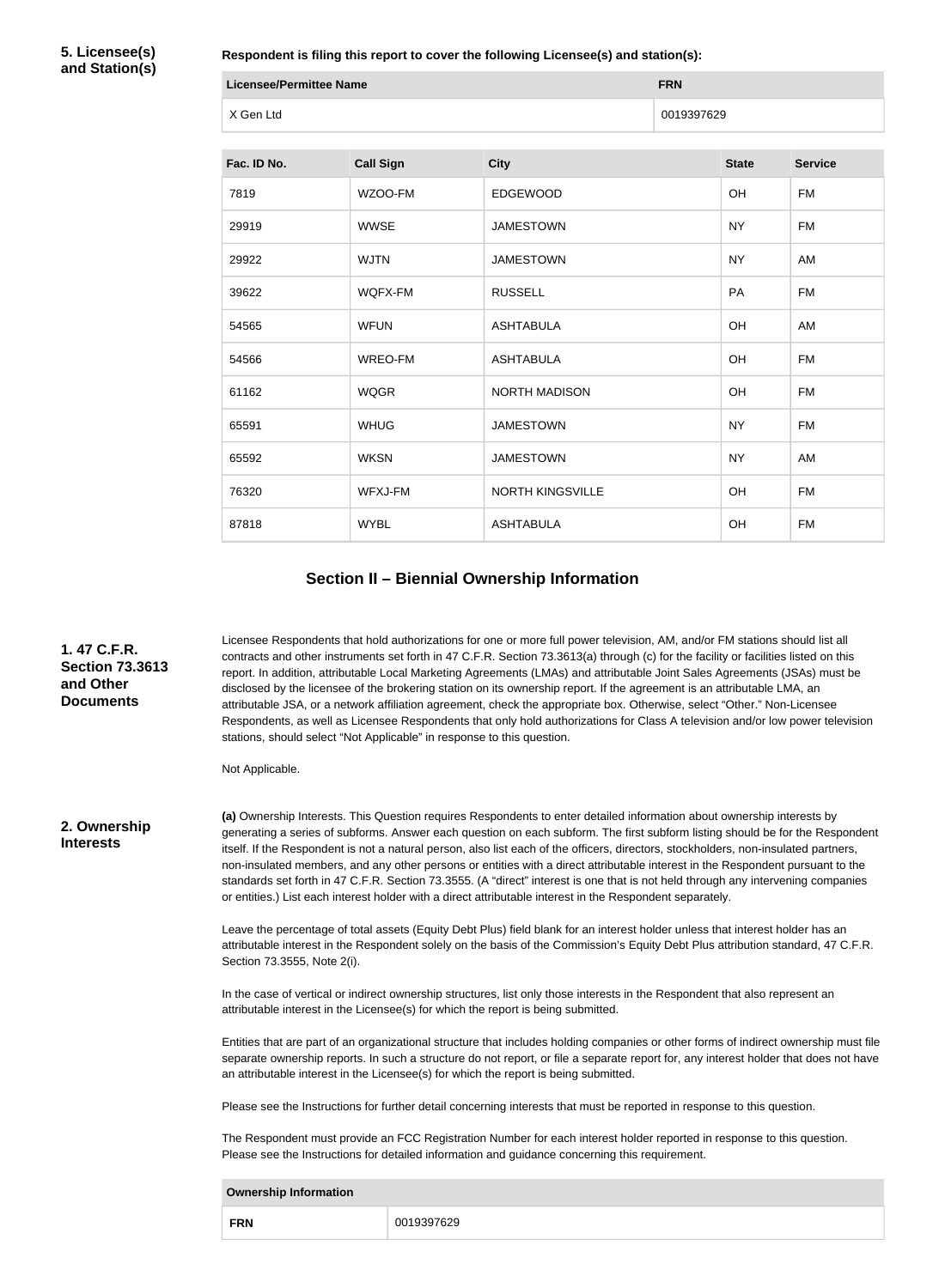| <b>Entity Name</b>                                                                                                         | X Gen Ltd                                               |                      |                            |  |
|----------------------------------------------------------------------------------------------------------------------------|---------------------------------------------------------|----------------------|----------------------------|--|
| <b>Address</b>                                                                                                             | PO Box                                                  |                      |                            |  |
|                                                                                                                            | <b>Street 1</b>                                         | 3209 Prospect Street |                            |  |
|                                                                                                                            | <b>Street 2</b>                                         |                      |                            |  |
|                                                                                                                            | <b>City</b>                                             | Cleveland            |                            |  |
|                                                                                                                            | State ("NA" if non-U.S.<br>address)                     | OH                   |                            |  |
|                                                                                                                            | <b>Zip/Postal Code</b>                                  | 44115                |                            |  |
|                                                                                                                            | Country (if non-U.S.<br>address)                        | <b>United States</b> |                            |  |
| <b>Listing Type</b>                                                                                                        | Respondent                                              |                      |                            |  |
| <b>Positional Interests</b><br>(check all that apply)                                                                      | Respondent                                              |                      |                            |  |
| <b>Tribal Nation or Tribal</b><br><b>Entity</b>                                                                            | Interest holder is not a Tribal nation or Tribal entity |                      |                            |  |
| <b>Interest Percentages</b><br>(enter percentage values                                                                    | Voting                                                  | 0.0%                 | <b>Jointly Held?</b><br>No |  |
| from 0.0 to 100.0)                                                                                                         | <b>Equity</b>                                           | 0.0%                 |                            |  |
|                                                                                                                            | <b>Total assets (Equity Debt</b><br>Plus)               | 0.0%                 |                            |  |
| Does interest holder have an attributable interest in one or more broadcast stations<br>that do not appear on this report? |                                                         |                      | No                         |  |

| <b>FRN</b>                                                                                         | 9990138064                          |                        |  |  |
|----------------------------------------------------------------------------------------------------|-------------------------------------|------------------------|--|--|
| <b>Name</b>                                                                                        | Second . Generation, Inc            |                        |  |  |
| <b>Address</b>                                                                                     | PO Box                              |                        |  |  |
|                                                                                                    | Street 1                            | 3209 Prospect Street   |  |  |
|                                                                                                    | <b>Street 2</b>                     |                        |  |  |
|                                                                                                    | <b>City</b>                         | Cleveland              |  |  |
|                                                                                                    | State ("NA" if non-U.S.<br>address) | OH                     |  |  |
|                                                                                                    | <b>Zip/Postal Code</b>              | 44115                  |  |  |
|                                                                                                    | Country (if non-U.S.<br>address)    | <b>United States</b>   |  |  |
| <b>Listing Type</b>                                                                                | Other Interest Holder               |                        |  |  |
| <b>Positional Interests</b><br>(check all that apply)                                              | Stockholder                         |                        |  |  |
| Citizenship, Gender,<br><b>Ethnicity, and Race</b><br><b>Information (Natural</b><br>Persons Only) | <b>Citizenship</b>                  | US                     |  |  |
|                                                                                                    | Gender                              | Male                   |  |  |
|                                                                                                    | <b>Ethnicity</b>                    | Not Hispanic or Latino |  |  |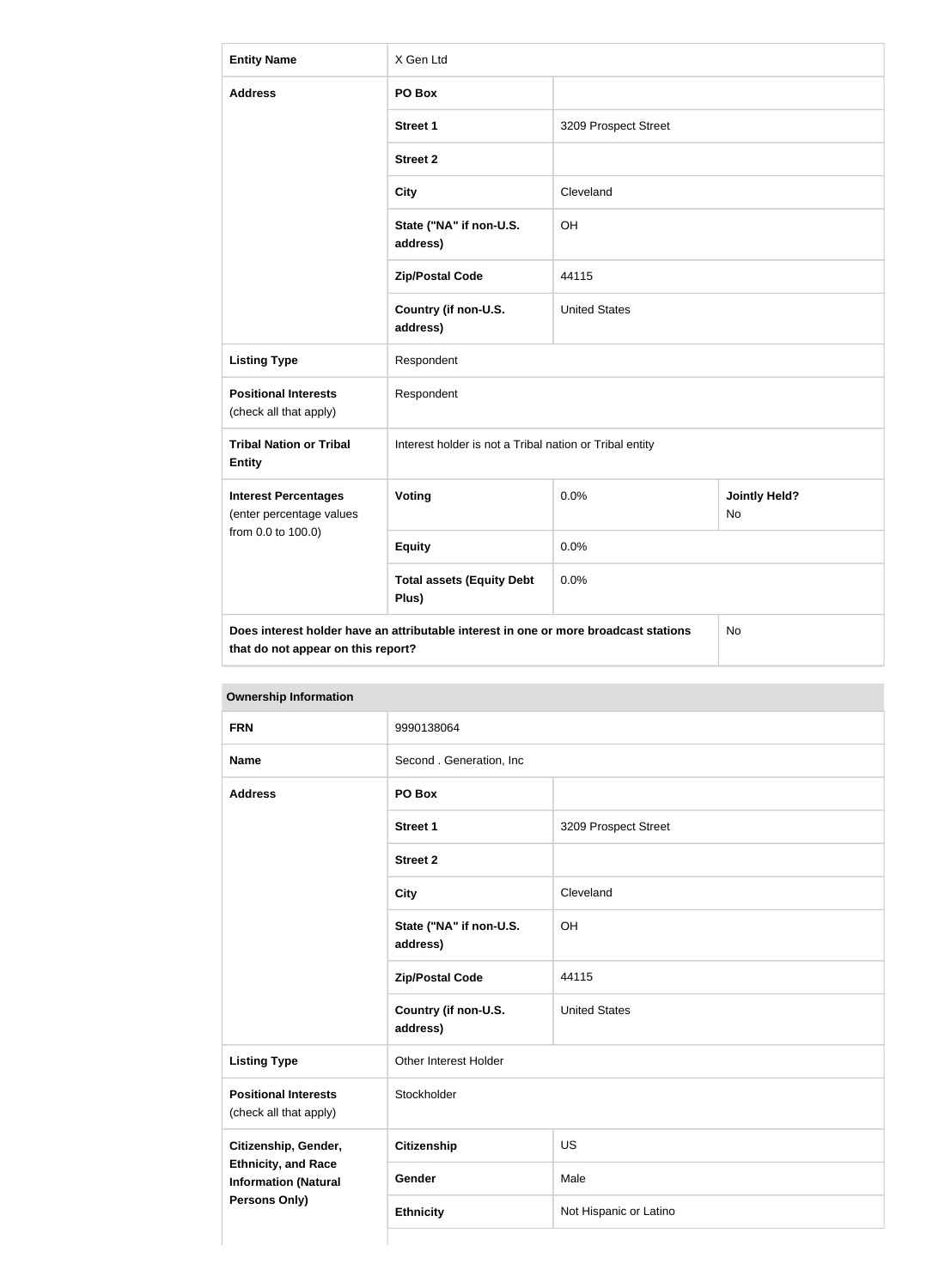|                                                                                                                            | Race                                                                                                                                                                                                                           | White                                 |              |  |
|----------------------------------------------------------------------------------------------------------------------------|--------------------------------------------------------------------------------------------------------------------------------------------------------------------------------------------------------------------------------|---------------------------------------|--------------|--|
| <b>Interest Percentages</b><br>(enter percentage values                                                                    | <b>Voting</b>                                                                                                                                                                                                                  | 100.0%<br><b>Jointly Held?</b><br>No. |              |  |
| from 0.0 to 100.0)                                                                                                         | <b>Equity</b>                                                                                                                                                                                                                  | 19.0%                                 |              |  |
|                                                                                                                            | <b>Total assets (Equity Debt</b><br>Plus)                                                                                                                                                                                      | 19.0%                                 |              |  |
| Does interest holder have an attributable interest in one or more broadcast stations<br>that do not appear on this report? |                                                                                                                                                                                                                                |                                       | Yes          |  |
|                                                                                                                            | ALLA PRODUCTION CONTRACTOR CONTRACTOR AND THE RESIDENCE OF A REPORT OF THE CONTRACTOR OF A REPORT OF A REPORT OF A REPORT OF A REPORT OF A REPORT OF A REPORT OF A REPORT OF A REPORT OF A REPORT OF A REPORT OF A REPORT OF A |                                       | $\mathbf{v}$ |  |

| (b) Respondent certifies that any interests, including equity, financial, or voting | <b>Yes</b> |
|-------------------------------------------------------------------------------------|------------|
| interests, not reported in this filing are non-attributable.                        |            |
| If "No," submit as an exhibit an explanation.                                       |            |

**(d) Are any of the individuals listed as an attributable interest holder in the Respondent married to each other or related to each other as parentchild or as siblings?** No

If "Yes," provide the following information for each such the relationship.